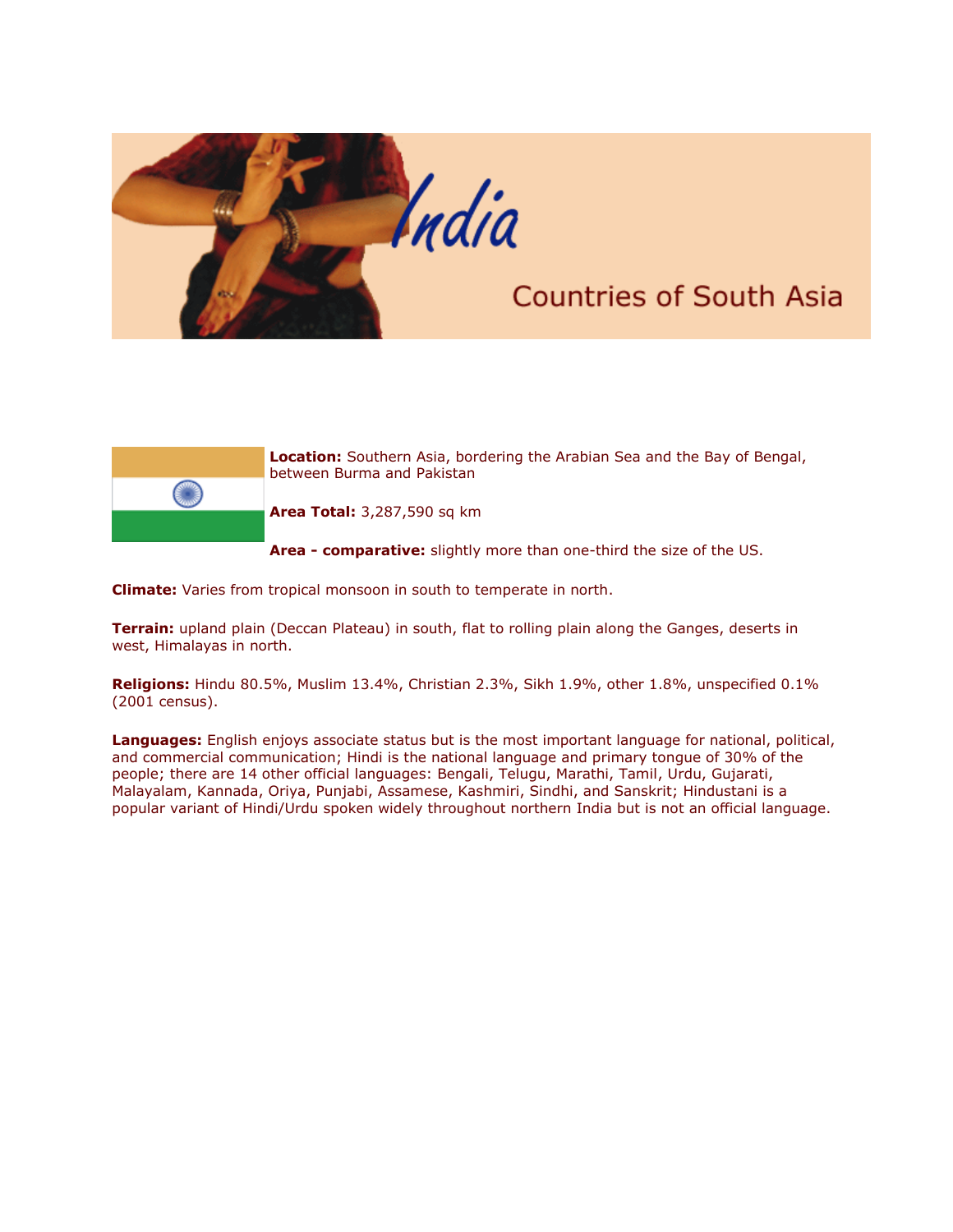

India is the second most populous country in the world, with a population of just above one billion people. It is also one of the largest countries by land area and is also one of the largest world economies. India became an independent nation on August 15, 1947 after a long struggle for independence led by the Indian National Congress Party (also known as Congress). The first Prime Minister of India was Jawaharlal Nehru, who along with Mohandas K. Gandhi (known as "Mahatma") led the freedom struggle.India was a self-governing dominion within the British Empire from 1947 to 1950. The last viceroy, Lord Louis Mountbatten, acted as Governor-General of India, and was the queen's representative in the newly independent dominion. In 1950, India drafted a new constitution and became a republic within the British Commonwealth of Nations, an organization of former British colonies and dominions.

## **Where does the name "India" come from?**

A river that flowed through the region was known in Sanskrit as *Sindhu*. The Greeks were the first Europeans to visit the area and called this river the *Sinthos*. This was later changed by the Romans into *Indus*, the name which is now commonly used for this river. The region thus became known in Latin as *India*. The Persians and Arabs called the region *Al-Hind* after the same river. Originally, *Al-Hind*referred to both South and Southeast Asia, from present-day Pakistan down through Indonesia. The word *Hindu* came to describe the people who lived here and the religions they practiced. During Muslim rule of most of India, they referred to India as "Hindustan", the land of the Hindus. Ironically, the river which gave India its name now flows through Pakistan.

## **A new nation shaped by its past**

Throughout India's history, many different groups have migrated and settled in its fertile plains, and also bringing their own cultures with them. Outside of India, many people speak about "Indian culture" as if it were only one thing, type of thought, and way of doing things.India's history is filled with interactions between different groups of people. All of them have contributed something to the cultures found in India. India's cultures are also influenced by its geography, especially aspects like clothing style and food. In many cases, Indian restaurants have popularized the type of cuisine known as *Mughlai*, which comes from one region of northern India which has Muslim influence from Persia and Central Asia.